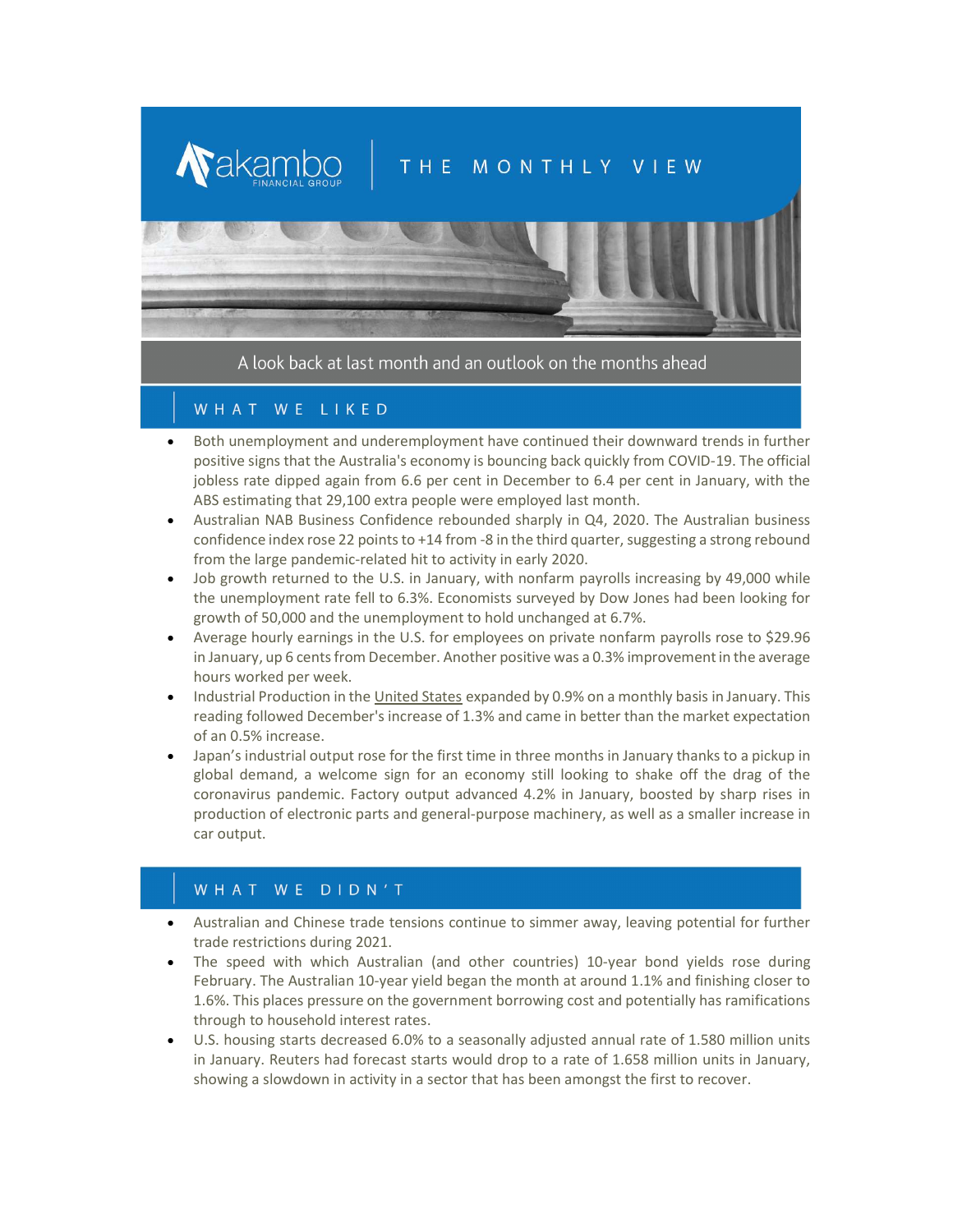- The U.S. Conference Board said its consumer confidence index rose to a reading of 91.3 this month from 88.9 in January. While showing improvement confidence remains well below its lofty reading of 132.6 last February.
- The European Union's statistics office Eurostat said that according to its preliminary flash estimate, gross domestic product in the 19 countries sharing the euro fell by 0.7% quarter-onquarter, for a 5.1% year-on-year decline. Economists polled by Reuters had expected a 1.0% quarterly fall and a 5.4% annual contraction, while better than expected it exhibits the severity of impact of lockdowns on European economic activity.

## BASE CASE

Our view of the most likely scenario for markets over the coming months, for which our portfolios are currently positioned.

#### 72% Probability

Continued improvement in social mobility, COVID induced hospitalisation and number of cases globally will be the key driving theme as vaccination levels increase. While the economic improvement is not expected to be linear, markets will continue to focus on expected economic improvement over the rest of the year. Following very strong upward moves in markets, particularly in companies that are leveraged economic activity, we may see a continued period of consolidation. This is expected to coincide with bouts of volatility as the market juggles an improving economic picture that raises the spectre of inflation with potential ramifications for central bank liquidity support being adversely affected.

Despite these concerns central banks globally are expected to continue with unprecedented amounts of stimulus to support global economies and financial markets alike. Central bank speakers have continued to call for supportive monetary support as they see inflation as transitory. On the fiscal front governments have indicated they are willing and able to step up with spending to support their economies. Further progress has been made regarding US President Biden' call for a \$1.9 Trillion stimulus package being passed through The House. Ratification of the bill will be positive for equity markets and the U.S economy in the medium and long term.

Despite the expectation for significant Central Bank and government support we remain alert to economic risks in global economies and within the financial system. Those we view as most prescient include China and Australia trade tensions, possibility of new COVID strains that minimise vaccine effectiveness and stimulus packages that underwhelm expectations.

This scenario is likely to see us maintain a constructive view on growth assets, despite the expectation for short-term volatility, with capital preservation targeted through appropriate company and sector allocations. Overall asset allocation will retain a bias to growth assets.

## BEAR CASE

Our worst-case scenario for the coming months, which we are prepared to position for should conditions deteriorate.

#### 11% Probability

The effects of the global health pandemic last longer than expected, with countries across the globe struggling to control further outbreaks. In addition, the manufacturing and distribution of a vaccine proves to be more difficult than anticipated, delaying the expected economic recovery further.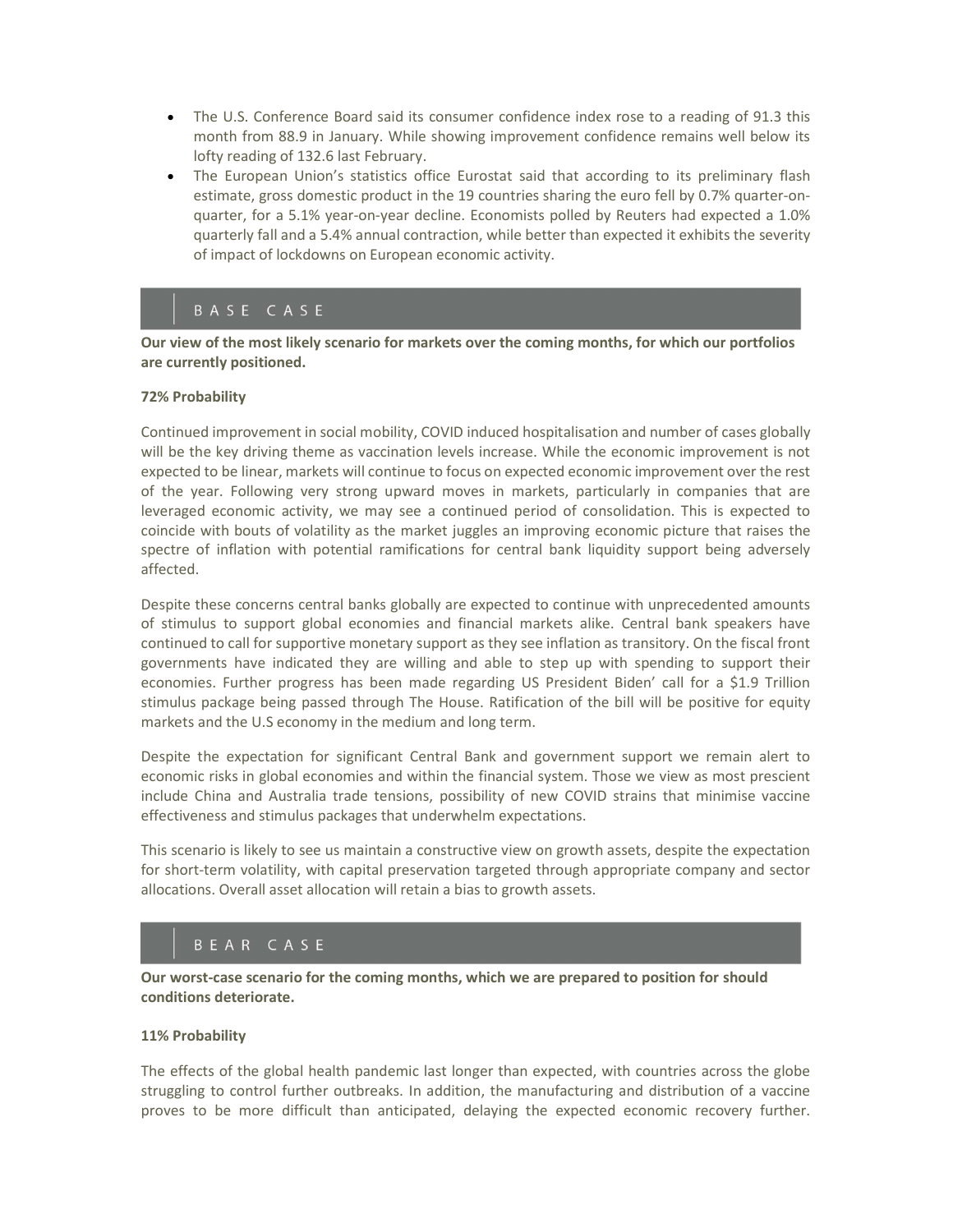Additionally, stimulus from central banks and governments underwhelms, placing the nascent global economic recovery at risk. In such an instance the economic impact becomes more severe resulting in company earnings not recovering as quickly as currently expected.

In this instance we may see central bank stimulus and fiscal support from governments as lacking the required potency to provide economic stabilisation and increased consumer confidence. Any failure of governments across the globe to extend or further stimulate their economies through increased fiscal spending would further erode confidence in economic normalisation. Such a scenario could see further dislocation in financial markets across the spectrum.

A more elongated downturn may also see social unrest across affected economies, further exacerbating the negative impacts. In such an environment, we may experience volatility at similar levels to early last year, with certain pockets of the financial system coming under heavy pressure in relation to earnings and solvency.

This scenario will see us take an even more defensive position and potentially add downside protection measures. The overall focus will remain on capital preservation.

## BULL CASE

Our most optimistic view for markets over the coming months.

### 17% Probability

Countries across the developed world continue to control the spread of COVID-19, accelerating the nascent economic recovery. This will allow markets to look through any softness in global economies and begin pricing in rapid economic improvement for the remainder 2021.

Strong fiscal support from governments around the world continue to fill the demand hole left by measures being used to suppress the spread of the virus, while debt burdens are delayed and kept manageable due to historically low interest rates. In the event central banks maintain measures aimed at supressing interest rates we would expect this to further fuel growth asset appreciation, while any acceleration of these policies would have the potential to accelerate the expected upward re-rating of growth asset pricing.

Such an environment would see substantial improvement in economic activity globally. This would occur as pent-up demand from business and consumers combined with massive government and central bank stimulus measures create a potent environment for risk assets as demand returns with a vengeance. High levels of excess saving built up over the past 12 months amongst consumers and corporates will further fuel the expected demand. Sectors expected to benefit most in this environment are those leveraged most to economic activity, in many cases these are the same companies that were most adversely affected by the COVID-19 induced lock downs.

This scenario would be cheered by financial markets as a combination of monetary and fiscal stimulus act to fuel demand for growth assets in a low to negative real interest rate environment. We would act by reducing our cash levels further and adding to the growth asset allocation.

## STOCK IN FOCUS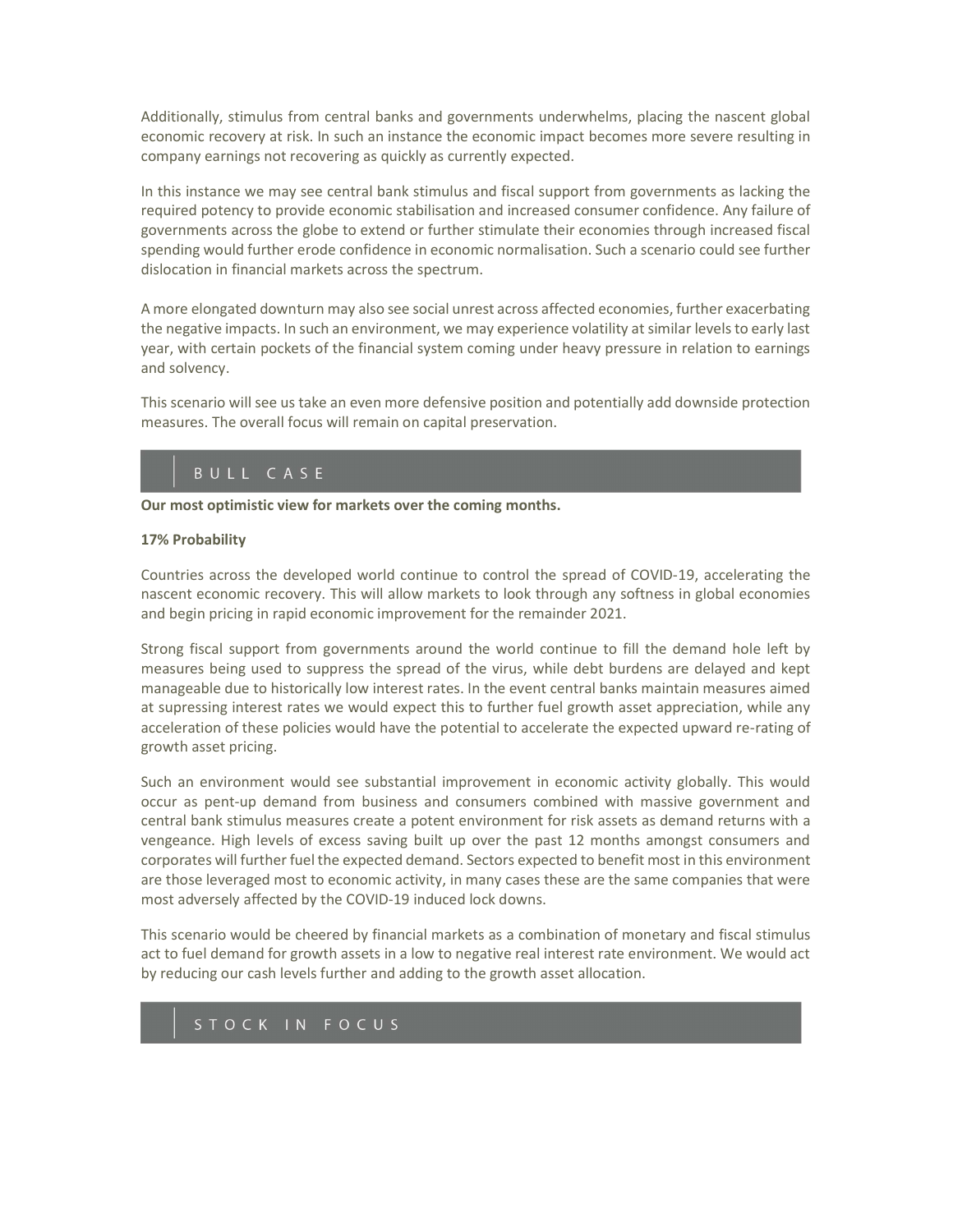

Insurance Australia Group Limited (IAG) is the largest general insurance company in Australia and New Zealand. The Group's businesses underwrite almost \$12 billion of premium per annum, selling insurance under many leading brands.

From its beginnings as a motor vehicle insurer in New South Wales ("NSW"), Australia, IAG has grown to become a general insurance group diversified by product, distribution channel and geography.

The Group's heritage dates back to 1920 when the National Roads and Motorists' Association ("NRMA") was established and subsequently offered motor insurance to its members. Following demutualisation in 2000, the insurance arm of NRMA was listed on the ASX as NRMA Insurance Group Limited, and renamed Insurance Australia Group Limited in 2002.

The Group grew organically and through acquisitions primarily in its home market of Australia, and in New Zealand.

In Australia, IAG is the largest personal lines insurer, offering short tail motor and home products across the country under a range of brands, as well as long tail Compulsory Third Party insurance (CTP) offerings in NSW, the Australian Capital Territory and South Australia. IAG also sells a range of commercial insurance products across Australia, with a strong small-to-medium enterprise emphasis, and a leading market share in rural areas. The Australian business operates as Direct Insurance Australia and Intermediated Insurance Australia.

In New Zealand, IAG is the leading general insurance provider across both the direct and intermediated channels. Insurance products are sold directly to customers, and through intermediaries (insurance brokers and authorised representatives). Personal lines and commercial products are also distributed under third party brands by IAG's corporate partners, including large financial institutions.

IAG's focus is on its core Australian and New Zealand businesses. As a consequence, IAG continues to weigh up options for its remaining Asian general insurance interests, including divestments where appropriate. IAG's remaining Asian interests are a 49% interest in AmGeneral Holdings Berhad in Malaysia, a 80.4% interest in AAA Assurance Corporation in Vietnam and a 16.9% interest in Bohai Property Insurance Company Ltd in China.

IAG's business portfolio comprises leading and established brands across its home markets of Australia and New Zealand. Exposure to concentrations of insurance risk is mitigated by a portfolio diversified into many classes of business and by the use of reinsurance.

#### This publication is prepared by Akambo Pty Ltd (ABN 16 123 078 900) AFSL 322056.

The information presented in this publication is general information only, and is not intended to be financial product advice. It has not been prepared taking into account your investment objectives, financial situation or needs, and should not be used as the basis for making an investment decision. Before making any investment decision you need to consider (with your financial adviser) your particular investment needs, objectives and financial circumstances.

Some numerical figures in this publication have been subject to rounding adjustments. Akambo Pty Ltd (including any of its